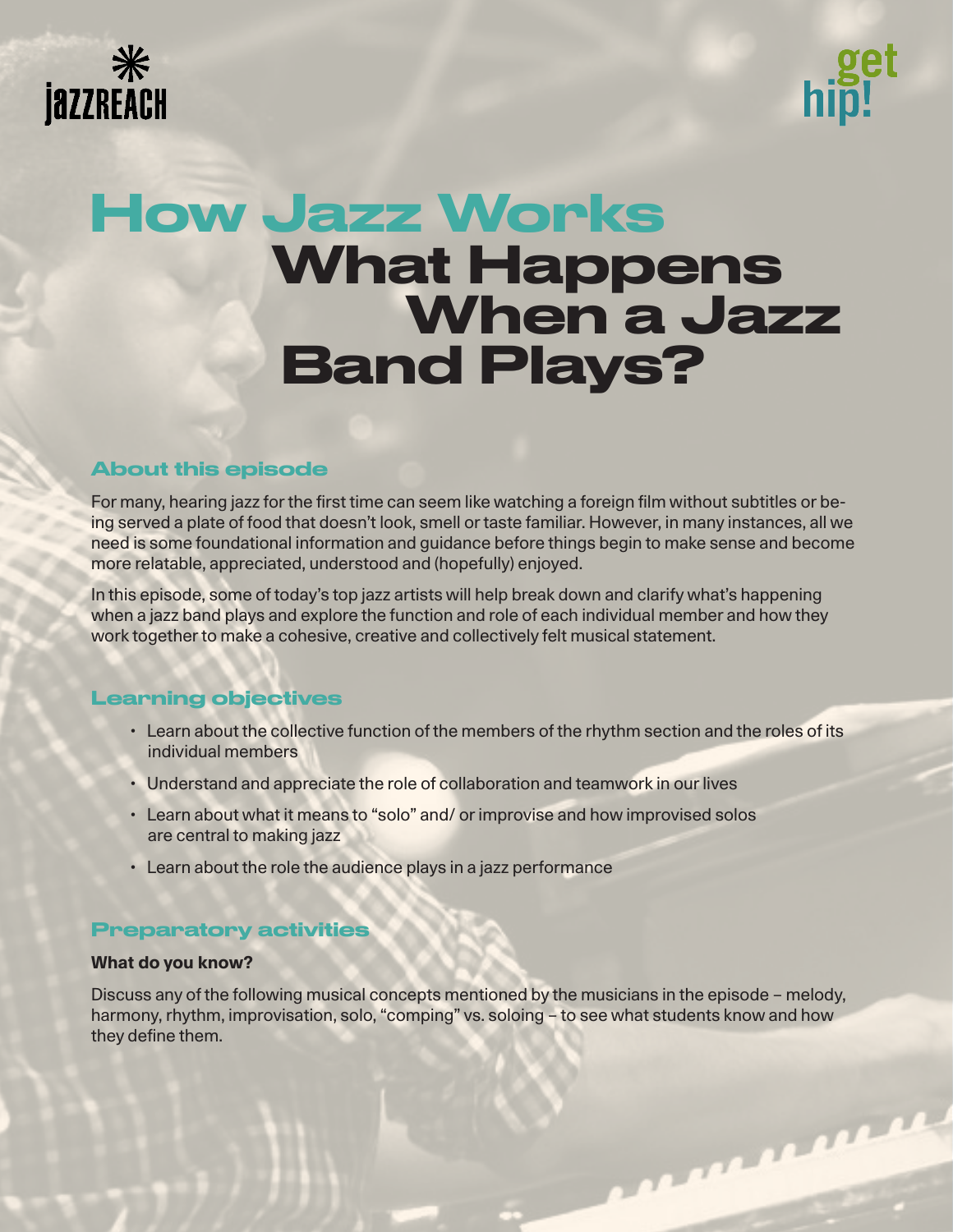



## **Be on the lookout!**

Prompt the students to listen for topics covered in the episode as a basis for discussing the "Exploration Questions" below. Select a few from the list and/or assign different students to listen for different topics as they watch the episode.

- What are the functions of the piano, bass, and drums in the rhythm section?
- What are some characteristics of great rhythm section musicians?
- How do musicians in the rhythm section react, respond, and communicate with each other?
- How does the rhythm support the improvising soloist?
- What does it feel like to play jazz?
- What is the role of the audience in jazz?
- Why do audience members applaud after solos?
- How is jazz misunderstood and what can be gained from knowing more about the music?

# Explorations questions/activities

## **Learn about the collective function of the rhythm section and the roles of its individual members:**

#### **The Rhythm Section**

Is the bedrock of a jazz band (and most bands of any genre) and typically includes the piano, bass, and drums. As a collective unit, the rhythm section works together to deliver a unified pulse, feeling, groove and momentum to the music and through creative collaboration, makes the band sound good and the audience want to move and dance.

#### **The Piano**

The pianist's primary role in a jazz ensemble is to play chords – groupings of notes played together – which outline the harmonic structure or form of a song. By playing the chords in a syncopated, rhythmic fashion (a technique known as "comping"), the pianist also contributes to the feeling and momentum of the music while playing a supportive harmonic role for improvising soloists.

### **The Bass**

The primary role of the bassist is to play "TIME" which means to maintain a song's pulse and tempo in a steady, "swinging" manner that produces a feeling of groove, "bounce," momentum and forward motion. While keeping time, the bassist must also select notes that distinctly outline a song's harmonic structure and that complement the chords that the pianist and improvising soloists are playing. Therefore, the bassist's role is both rhythmic and harmonic.

#### **The Drums**

Like the bassist, the drummer must also play "TIME" in order to maintain a song's pulse and tempo in a steady, "swinging" manner that produces a feeling of groove, "bounce," momentum and forward motion. This requires the drummer to work very closely with the bassist to ensure that their respective "beats" or interpretation of "time" are in sync with one another.

#### **Use the information above and from the episode to discuss the following:**

- What are the functions of the instruments in the rhythm section?
- Which instrument from the rhythm section would you want to play and why?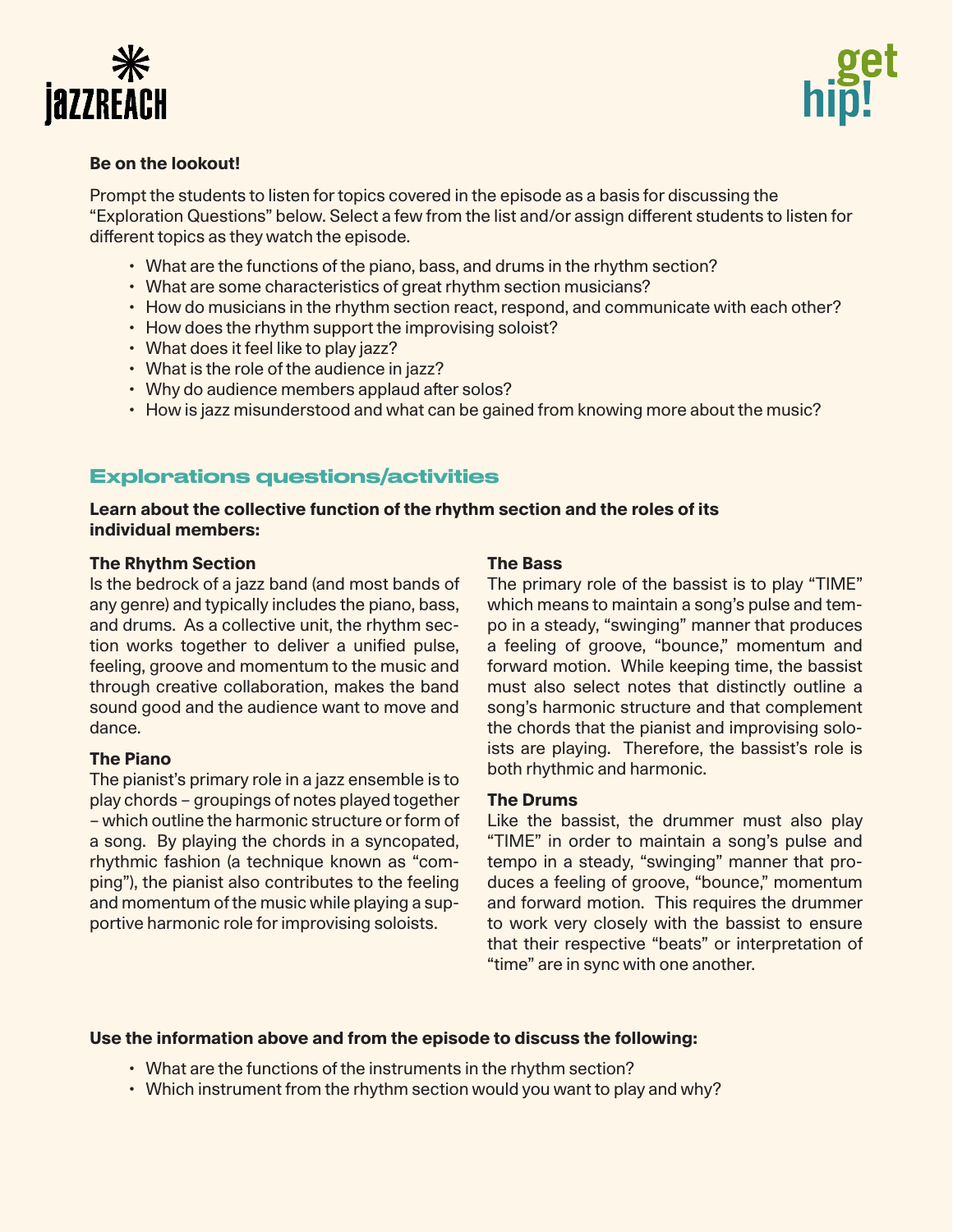



## Understand and appreciate the role of collaboration and teamwork in our lives

## **Teamwork is Essential to Making Great Music!**

Listening, communication, collaboration, and teamwork are all essential and required of any high-functioning rhythm section and ensemble.

In the episode, pianist Lawrence Fields characterized teamwork in the jazz ensemble in the quote below. Use this quote as a basis for conversation about the concept of teamwork and collaboration.

*Ultimately teamwork is about balancing, and the balance can shift through the course of the song. It doesn't mean that everybody is always playing exactly the same role. Balance can also be determined by what you don't play, or what you give somebody the space to play, or when you allow someone else to take a prominent role vs. when you interject yourself to take a prominent role.* 

— Lawrence Fields (6:28 in the episode)

• When and how is teamwork required of all of us in our everyday lives?

• Beyond the music-making context, discuss some everyday scenarios where teamwork and collaboration are necessary if not critical (e.g. family life at home, a professional kitchen, driving in traffic, playing various team sports, filmmaking, professional theatre or dance groups, construction of homes and buildings, businesses of all sizes).

• Can you think of some examples of shifting roles, finding balance, and/or allowing space in activities you participate in (e.g. conversations and interactions with friends and family, playing volleyball, running or swimming relays on a track or swim team, acting in a play)?

# Learn about what it means to "solo" and/or "improvise" and how improvised solos are central to making jazz

Improvisation is central to making jazz. Historically and to this day, the "bandstand" for jazz musicians offers a platform where, through rhythm and tune, they're able to express their truths, unfurl their souls, tell their stories and have their say – in the immediacy of the moment.

Much like some of the democratic ideals and principles on which our nation was founded, jazz musicians place a premium on freedom of expression and the notion that only through creative collaboration [with fellow bandmates] can individual self-realization be achieved.

With this in mind, playing jazz and improvising requires a collective, unified effort of all participants and is generally structured like this:

• Band chooses to play a song that all members know and are familiar with (i.e. key, form, groove, tempo, harmonic structure).

• Band leader establishes the tempo and counts the band in.

• Band plays the melody (a specified number of "bars" or "measures").

• After the melody, improvisation begins! By maintaining the song's form, tempo and groove, the rhythm section supports and accompanies soloists (typically saxophonists, trumpeters and trombones among other brass and/or woodwind instruments). Soloists play over the song's "form" as many times as they choose. One time through the form is called a "chorus." Members of the rhythm section will also solo as they wish. Who solos and when are decisions that are generally made in the moment!

• After all ensemble members have played their solos, the band then reprises the melody once or twice and ends the song together.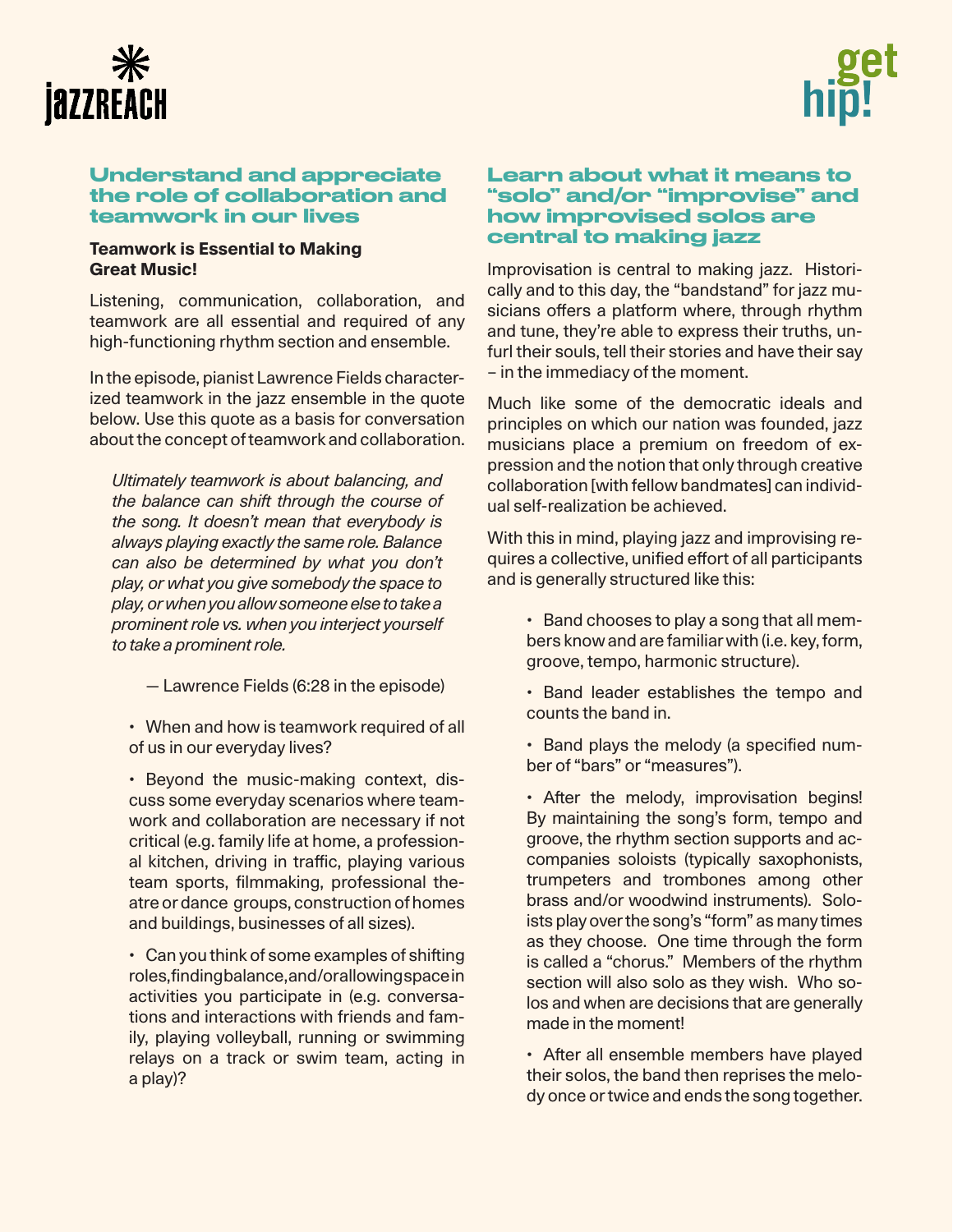



# Improvisation in Our Daily Lives

#### **Improvisation**

Making it up as we go along – in any context, is a series of decisions, choices and risks that yield (preferably positive) outcomes. By this definition, our most successful decisions are often our most informed decisions, which is to say the more prepared and informed we are, the smarter our decisions and risks tend to be. That said, not all of our choices or decisions will be good decisions; but, if we embrace the notion that mistakes and errors offer unique opportunities to improve and become better, the less fearful we should be of making them.

*Anyone who has never made a mistake has never tried anything new.*

— Albert Einstein

In the episode, Lawrence Fields discussed the concept of improvisation and creating something new in the moment. Use this quote as a basis for a conversation about the relevance of improvisation in daily life.

*One of the most beautiful things about improvised music (is) that every decision that everyone makes in the moment comes together to create something new.* 

— Lawrence Fields (22:34 in the episode)

• Brainstorm and discuss examples of how we improvise in our daily lives (e.g. conversational exchanges with friends, family and members of our communities, how we cook or prepare meals, how we interact with and treat the people in our lives, how we drive our cars and negotiate traffic, how we negotiate confrontation or difficult situations).

In the episode, Luques Curtis discussed the concept of self expression. Use this quote as inspiration for a conversation about self-expression and have students share examples from their own lives.

*Where you want to be in jazz is to be able to express yourself and also have a great time doing it and make other people feel great.*  — Luques Curtis (23:44 in the episode)

- Where do you have opportunities for self-expression in your life?
- How do you share it with others?
- How have your choices made other people feel great?

In the episode, Lawrence Fields discussed the relationship between improvisation and taking risks. Use this quote as inspiration for a conversation about what can be learned and discovered by embracing new experiences and taking risks and have students share examples from their own lives.

 *I actually think that it's kind of important to improvise music, because if you're never taking any risks, then you're never having moments where things don't work. But, you also never get to anything new."* 

- Lawrence Fields (26:45 in the episode)
- What does it mean to take a risk?
- When do you have opportunities to take risks?
- When do you have opportunities to share your ideas?
- What have you learned from taking risks?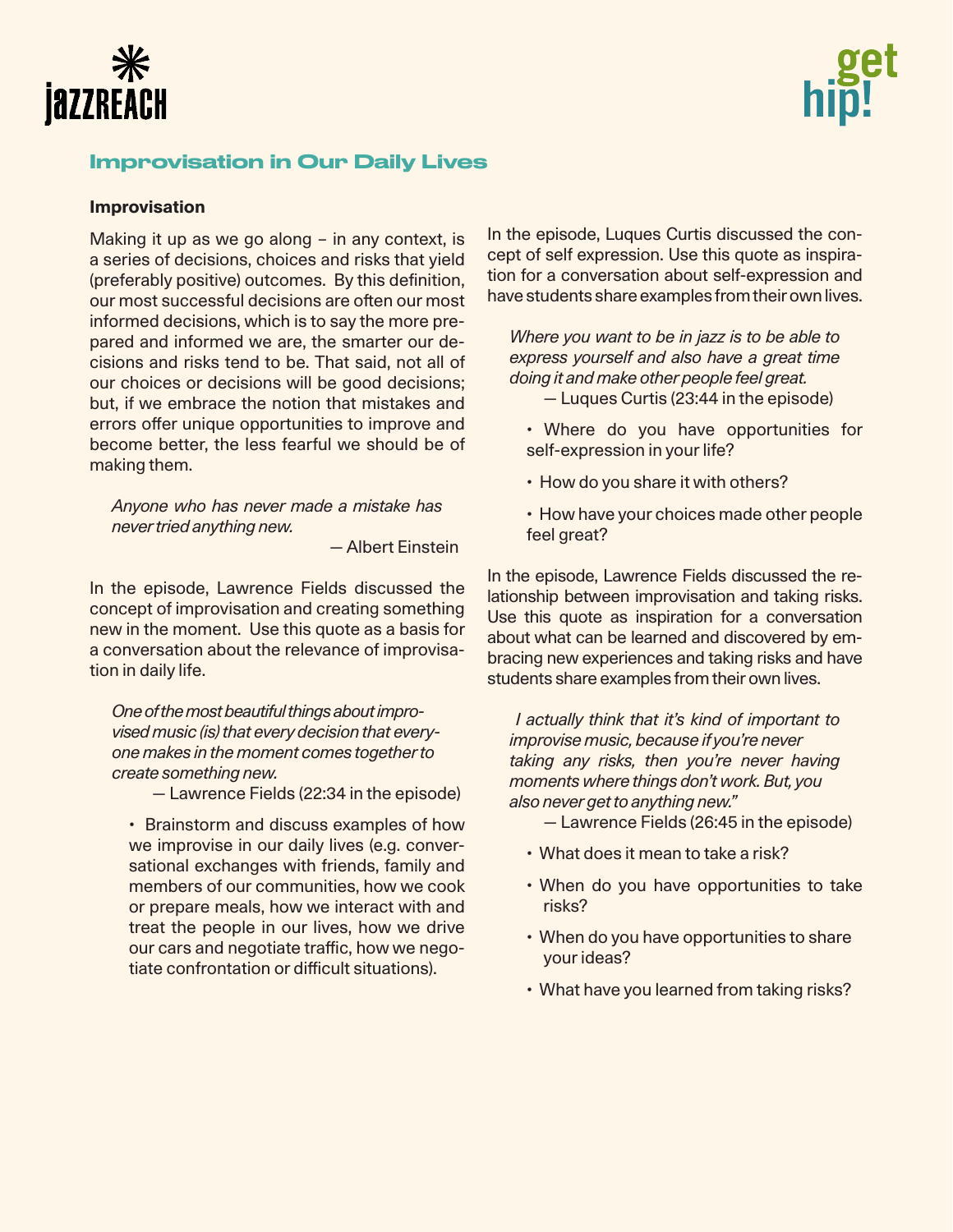



# Learn about the role the audience plays in a jazz performance

The musicians described how they give of themselves to the benefit of the audience and the important role that interaction with the audience plays in their performance. For example, audiences generally applaud after every musician's solo as a way to acknowledge the soloists statement and show their appreciation for their artistry.

What did you learn (from this episode) about the role the audience plays in a jazz performance?

## **Summary**

Musicians in this Episode: Luques Curtis (bass); Lawrence Fields (piano); Michael Rodriguez (trumpet) Helen Sung (piano)

Vocabulary and Key Concepts from the Episode:

**• Bandstand** – a stage or platform where musicians congregate to perform and play music.

**• Melody** – the notes that comprise the primary statement of a piece of music.

**• Harmony** – the sequence of chords that dictates and supports the emotional intent of a song's melody.

**• Chords** – a group of (typically three or more) notes played together. When playing chords over a song's form, they outline the song's harmonic structure over which soloists improvise.

**• Rhythm** – syncopated patterns or sequences of notes that correlate with the tempo of a song and make it infectiously "danceable". In many instances, rhythm also helps identify the cultural origins of a piece of music.

**• Groove** – the propulsive, driving beat of a song that evokes involuntary "head-bobbing" and characterizes it's "danceability."

Brainstorm and discuss audience behavior/etiquette:

• Who has been to a concert/theater performance/etc.?

• What are the best ways to participate as an audience member and show your appreciation for the performers (e.g. being attentive, engaged, responsive, respectful)?

• If you were a performer, how would you want the audience to show their appreciation for your efforts?

**• Tempo** – the speed of a song as determined by numbers of "beats per minute" (BPM).

**• Playing "Time"** – typically a role assigned to drummers and bassists, "playing time" is the task of maintaining a song's pulse, tempo, and groove in a steady "swinging" manner.

**• Rhythm Section** – the members of a band that play a collective, supportive role in making the music sound and feel good. Typically includes piano, bass and drums – and sometimes guitar and/or auxiliary percussion.

**• Solo** – an opportunity for band members to make a creative, highly personalized musical statement that's fully supported and elevated by the rhythm section and other members of the band.

**• Improvisation** – when musicians make up what they're playing in the heat of the moment. Spontaneous composition.